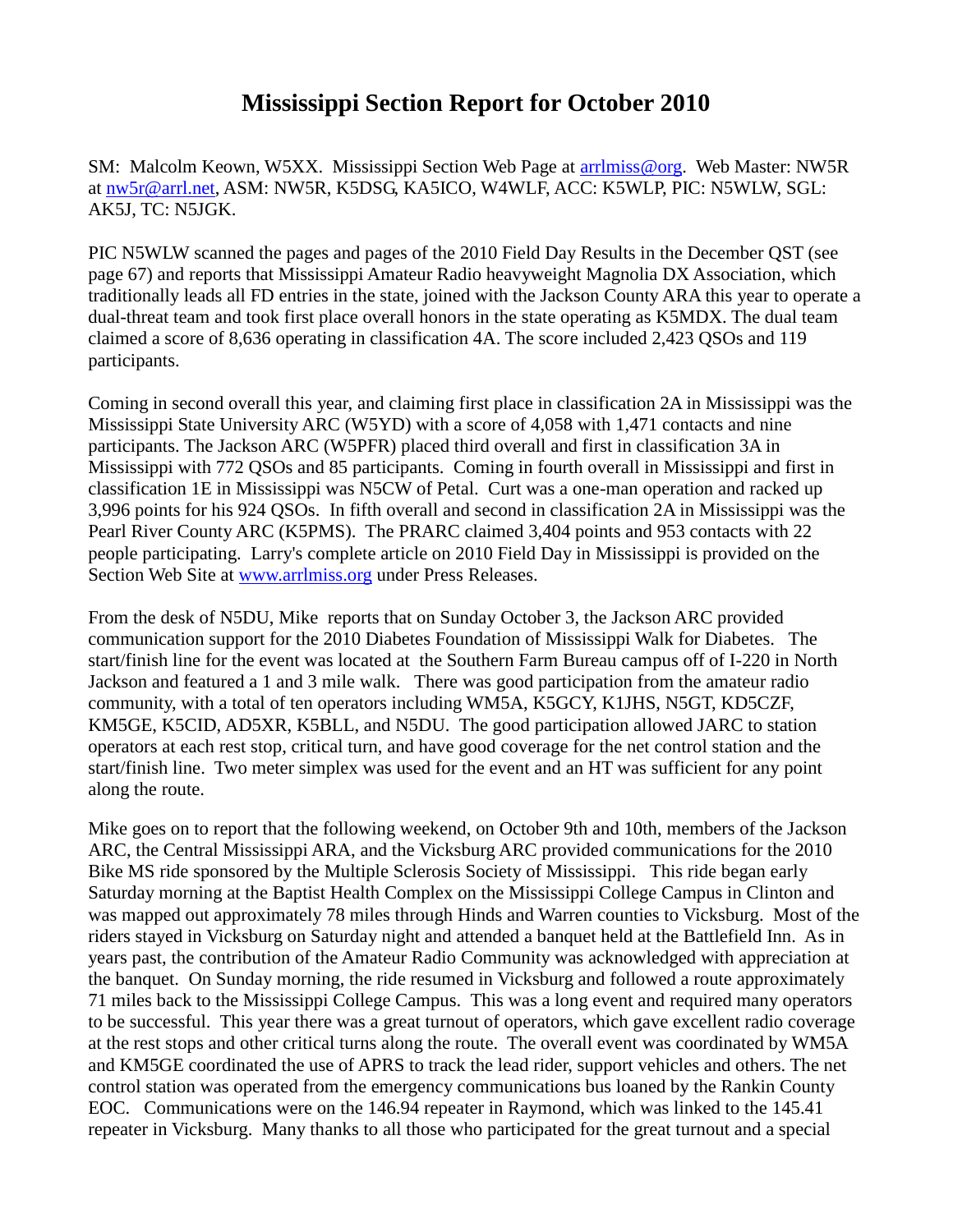thanks to KA5SBK and W5WAF for the use of their repeaters and to the Rankin County EOC for the use of the net control bus. Coordinator WM5A would like to thank K5CID, K1JHS, K5LEM, K5GCY, N5GT, N5DU, KA5TJW, KE5KTU, K5BLL, KM5GE, K5XU, K5KKD, KF5EZT, K5IMT, KC5QZW, and N5JGK for their help. WM5A says there may have been others, but Mike's record keeping was a little slack. Mike apologizes and will buy the next round at Whataburger for those whose calls were left out.

DEC KB0ZTX reports that the Northwest Mississippi RACES activated on October 26 for a series of severe storms that moved through the area. Numerous tornado warnings were issued Tuesday morning, but fortunately there were no touchdowns and minimal storm damage. There were several sightings of rotating wall clouds and funnels, especially in Tate County crossing over into DeSoto County. The following checked into the net and provided severe weather information: KD5VMV, KD5CKP, KF5EQE, W5KK, KE5EOR, KA5JNK, KE5NBD, KB5OFA, AC4IB, KD5ONH, N5PYQ, and KE5FUL.

Thanks again to the University of Mississippi ARC for hosting the Annual ARRL Day in the Park. The weather and setting were perfect. The festivities were highlighted by a tour of the historic Lyceum and the National Center for Physical Acoustics hosted by N5RB. Co-Chairmen for the event were K5DSG and K5LMB who thank fellow club members K5SMB, N5RB, K5PTM, K5JNE, W8FR, WB5VYH, KE5JQZ, KE5YCM, K5MBI, KB5FCN, KB5FTN, and Jimmy Allgood of the Oxford EMA for their assistance.

EC WX5N reports that the Tishomingo County ARC club deployed their EmComm trailer to the Cherokee (Alabama) First Baptist Church along with three local Cub Scout Packs (11, 70  $\&$  72) to participate in the Annual Jamboree on The Air. Cherokee is located in Colbert County which borders Tishomingo county. Club members in attendance were KD5YP, KF5FXR, KF5FXS and KU4WW. Each (Wolf) Cub Scout was able to make a contact on 20 meter phone. The communications setup for this band was a Yaesu FT-450AT powered from a Generac Generator and the antenna was a Hamstick used for 20 meters mobile. The Cub Scout leaders were very pleased and impressed with this activity. The Club has been invited to do this again in 2011. Everyone had a great time! With all the generated interest, it's possible that we might have some potential new hams in the near future.

KB5CSQ and KA5VFU hosted the Southern Mississippi YL's (and their OM's) for the CWWW DX SSB with two transmitters on the air. The group operated 160 through 10 and in the process put away 18 pots of coffee, 4 gallons, of tea, and two cases of drinks plus lots of food. A good time was had by all!

And speaking of working DX, congratulations to N5PQ, who now has his DXCC Certificate on the wall, and to W5MSW, who has 100 plus in the log and is waiting on QSLs.

From below the AM Broadcast band, W5THT encourages 600 Meter reception reports for experimental stations be sent in to support the ham position that a new band around 500 KHz should be approved by the various governments at the next WARC. Pat notes that his beacon now has transmitted over 7,500 hours with no interference reports with other services and has received recent SWL reports from Alaska, the West Coast, and the Northeast. See [www.500kc.com](http://www.500kc.com/) for more info.

Welcome to the following new hams in Mississippi in October: KF5ISK, Jerry – Jackson; KF5ISL, Karen – Flowood; KF5ISM, David – Pearl; KF5ISN, Jerry – Pearl; KF5ISO, Kenneth – Brandon;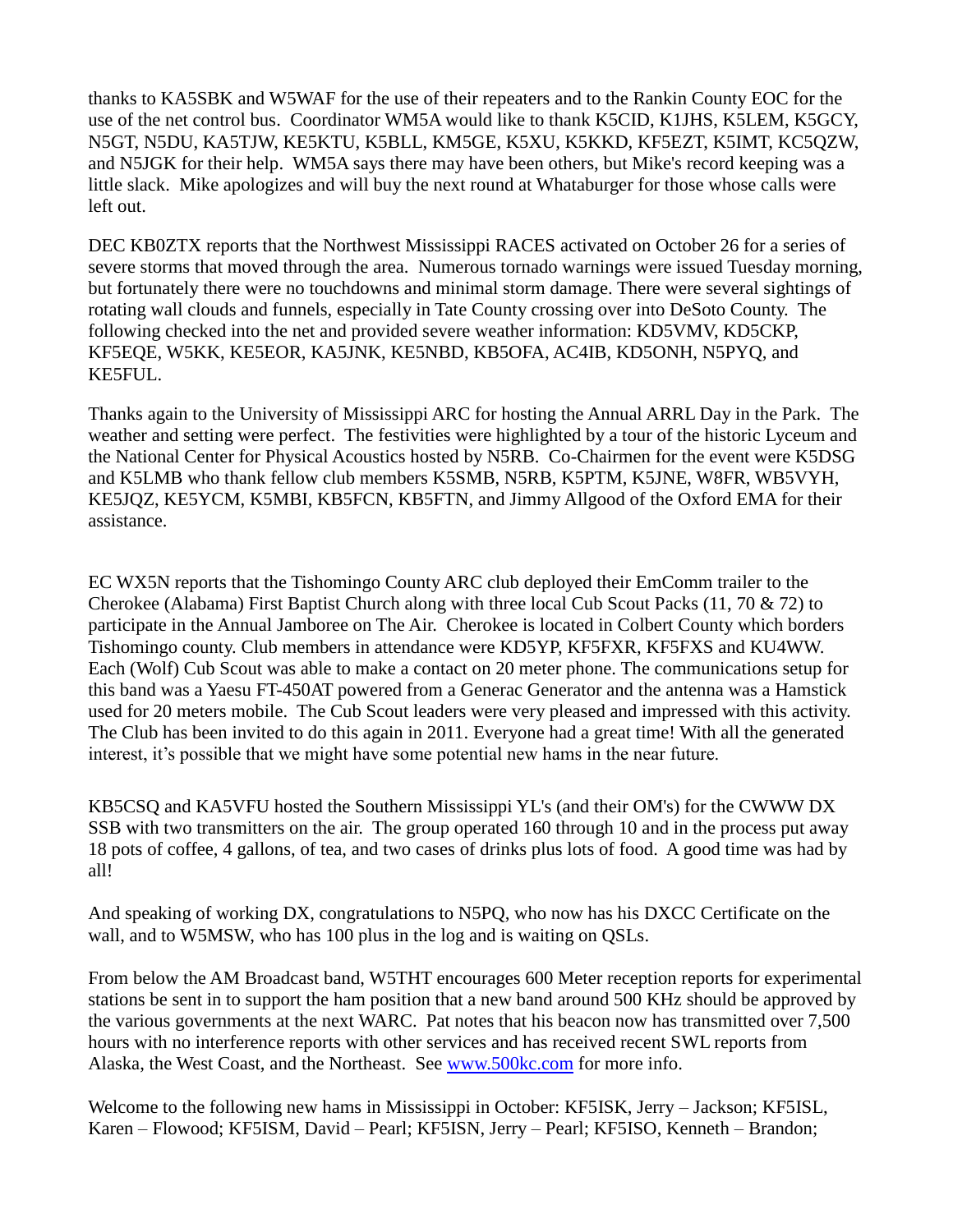KF5ISP, Jonathan – Brandon; KF5ISQ, Blake – Brandon; KF5ISR, David – Clinton; KF5IUI, Waymon – Wiggins; KF5IUK, Yolanda – Wiggins; KF5IUY, Matthew – Oxford; KF5IUZ, Matthew – Oxford; KF5IVA, Will – Oxford; KF5IVB, Sarah – Oxford; KF5IVC, Jorge – Oxford; KF5IVD, James – Batesville; and KF5IVH, Sonya – Booneville. If one of these new hams lives in your area make sure they get an invitation to the next club meeting and find out if they are having problems getting on the air. Seems like we are loosing too many new hams. After they get their license, they disappear.

Also welcome to the following new ARRL Members: KF5CXN – Gulfport; KG6DWR – Southaven; WF5F – Baldwyn; KB4FGV – Gulfport; KF5FNB – Florence; KF5HQR – Ovett; KF5IKQ – Ocean Springs; KF5IPL – Columbus; KF5IQG – Prentiss; KF5IVD – Batesville; KA4MVS – Jackson; KD5PIQ – Mantachie; KE5QCQ – Perkinston; and KC4YNL – Summit. ARRL Membership in Mississippi is now 1,069. A record high!

And last but not least welcome to KA1RBC as EC for Monroe County. Former EC AD5DO had to retire from the position due to expanding his business interests. Thanks for your efforts, Ken!

Congratulations to the following on their upgrades: KF5HZO – Iuka; KF5IMA – Oxford; KE5RJX – Brooklyn; and KD5SDH – Laurel.

Also congratulations to AD5IT who completed FEMA Course IS-100a and to WV1Q (formerly K5CQJ) who completed ICS-100a, ICS-200a, ICS-700a, and ICS-800b The FEMA courses are free and good for anyone who wants to expand their knowledge base or are preparing to take ARRL EC-016. See [http://training.fema.gov/IS/crslist.asp.](http://training.fema.gov/IS/crslist.asp) And lastly congratulations to AB5WF and W5XX, who completed DHS COML III which was a three day EMCOMM Leadership classroom course given at MEMA.

DEC/EC Monthly Reports: WB5CON (NE MS/Alcorn), AE5FE (Lauderdale/Clark), KE5KTU (Hinds), K5MOZ (Jackson), WX5N (Prentiss and Tishomingo), WV1Q (Jasper), KE5WJN (Pearl River), and KB0ZTX (NW MS/Marshall).

OO Report: W5TFW

Club Newsletter/Reports: Hattiesburg ARC (AC5E), Mississippi Coast ARA (KB9ZR), Meridian ARC (W5MAV), Northeast Mississippi ARA (KE5SSB), Pearl River ARC (N5WLW), and the Vicksburg ARC (W5WAF).

Regret to report the passing of KD5EFG of Guntown and W5UTL of Meridian.

HF Net Reports - sessions/QNI/QTC (Net Manager)

Magnolia Section Net 31/999/12 (K5DSG)

MS Baptist Hams Net 5/31/0 (WF5F)

MS Digital Traffic Net 19/42/29 (K5DMC)

MSPN 31/2849/38 (K5NRK)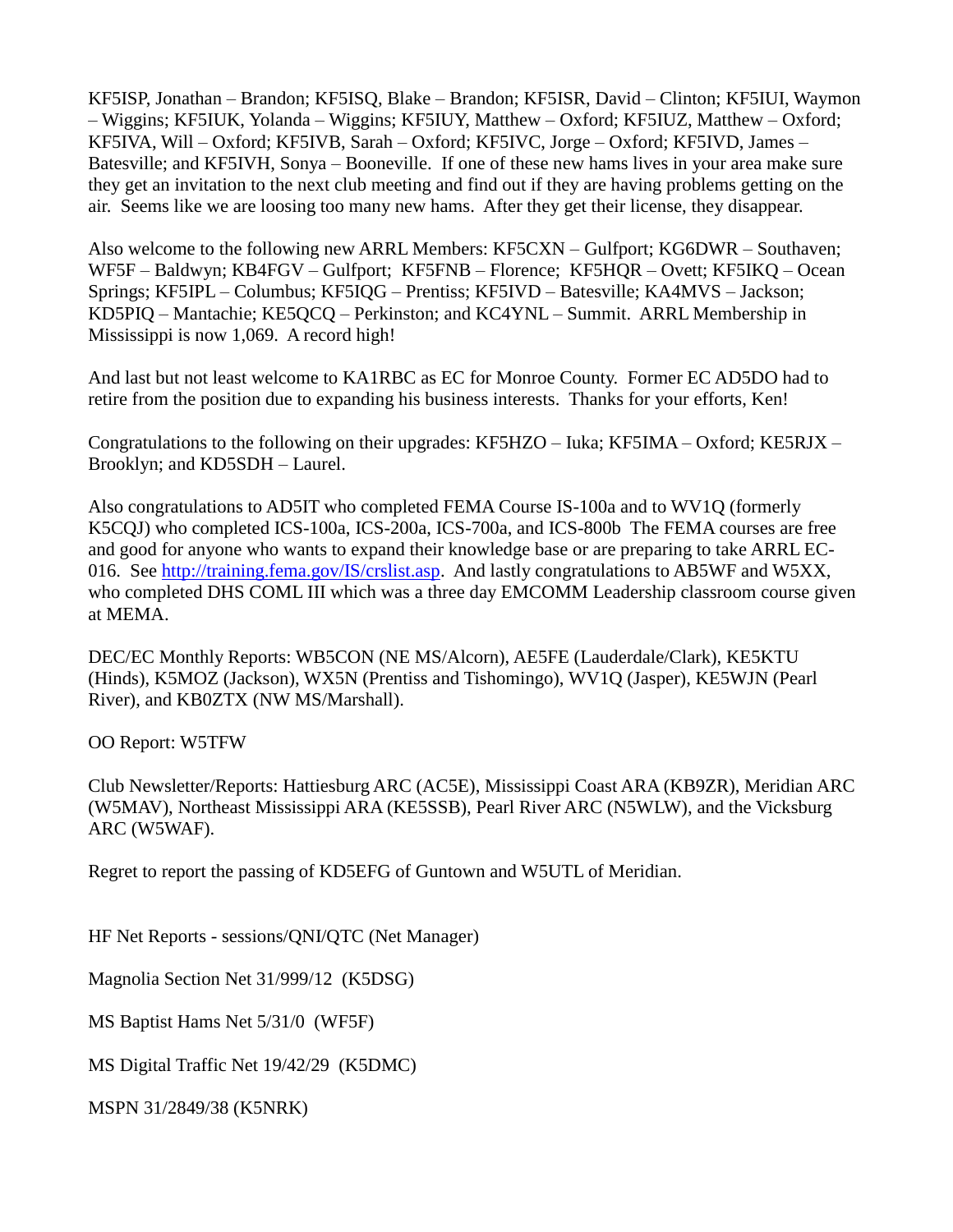MS Slow Net 21/26/0 (W3TWD)

## MTN/OZK 31/138/19 (K4VIZ)

VHF Net Reports - sessions/QNI/QTC (Net Manager)

Alcorn ARES 2/14/0 (WB5CON)

Booneville and Prentiss County 4/52/1 (WX5N)

Capital Area Em Net 5/83/0 (K5XU)

Hattiesburg AEN 5/107/0 (K5MIQ)

Itawamba County ARES 5/69/3 (KB5NMB)

Jackson ARC Em Net 4/49/3 (N5DU)

Jackson Co ARES Net 13/165/3 (K5MOZ)

Magnolia DX Assn 4/64/0 (AE5JG)

MCARA 4/47/0 (K5KMU)

Meridian Area EN 3/23/0 (AE5FE)

Metro Jackson ARES Net 4/63/4 (KE5PTL)

Miss/Lou Em Net 5/18/0 (K5NRK)

NE MS Skywarn 5/99/0 (W5LMW)

Panola County ARES 5/35/0 (KC5DPJ)

Pearl River ARES 4/47/0 (KE5WJN)

South MS YL Net 4/61/0 (KB5CSQ)

SCMSG Info Net 4/37/0 (AE5JG) (Southern Coast Medical Support Group)

Southern MS Friendship Net 21/170/0 (WB5OHN)

Stone County ARES 4/84/0 (N5UDK)

Tishomingo ARC 4/104/4 (WX5N)

UMARC Net 5/41/0 (K5LMB)